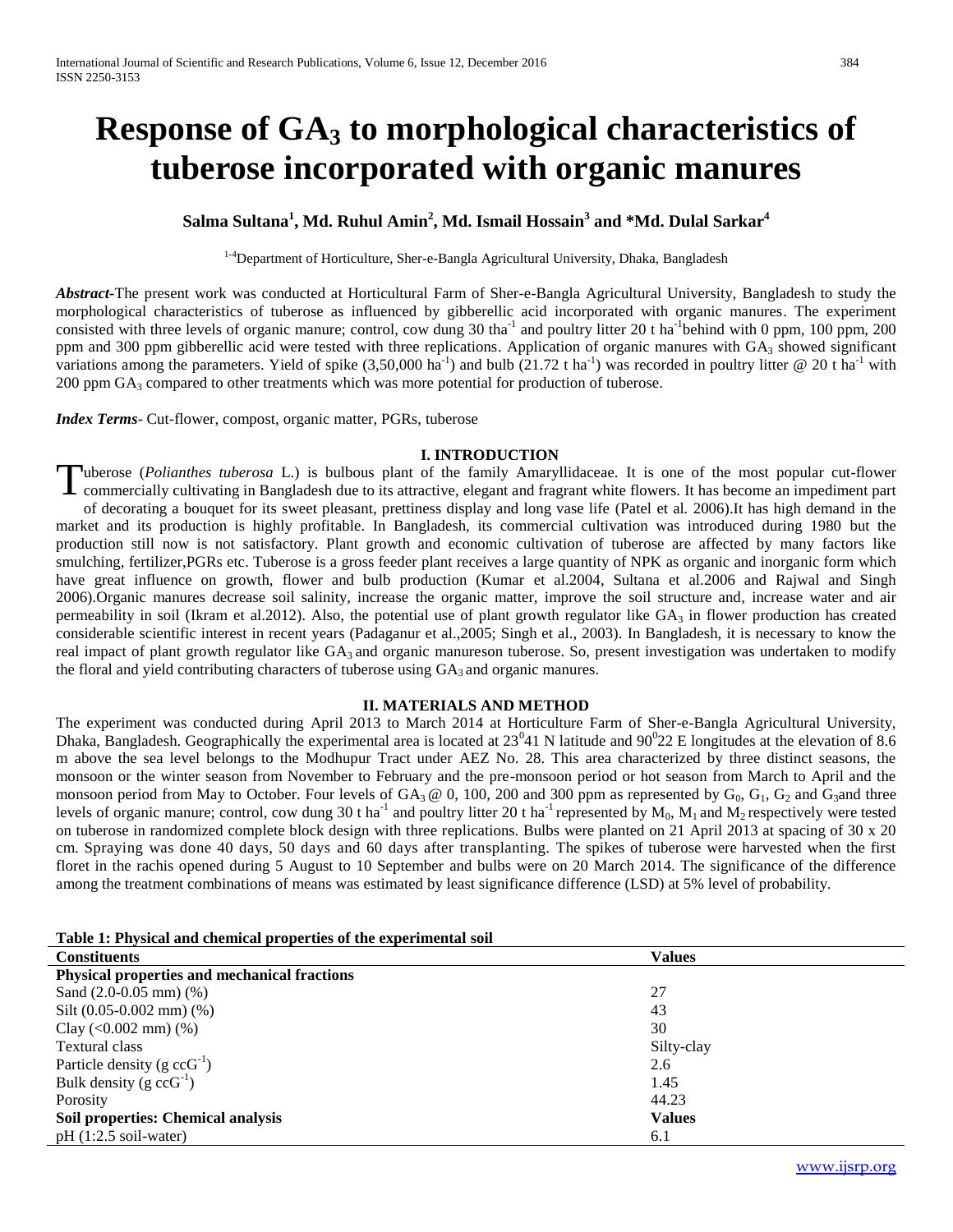| Organic carbon $(\%)$ | 0.45  |
|-----------------------|-------|
| Organic matter $(\%)$ | 0.78  |
| Total N $(\%)$        | 0.077 |
| Available P (ppm)     | 20.00 |
| Available K (ppm)     | 15.63 |
| Available S (ppm)     | 9.05  |

#### **III. RESULTS AND DISCUSSION**

## **Plant height**

Significant variation was recorded due to interaction effect of organic manures and  $GA_3$  in terms of plant height of tuberose (Table 2). The tallest plant (44.00 cm and 60.73 cm) was recorded in M<sub>2</sub>G<sub>2</sub> at 45 and 90 DAP whereas the shortest plant was recorded in M<sub>0</sub>G<sub>0</sub>. It was revealed that  $M_2G_2$  ensure maximum vegetative growth by ensuring organic manure immediate after germination that lead to the development of plants and the ultimate results was the highest plant height of tuberose. Organic manure has great influence on growth in tuberose (Yadav et al. 1985). This result is in agreement with the findings of (Wankhade et al. 2002a, Sharma et al. 2004, Rana et al. 2005, Bhalla and Kumar 2008, Kumar et al. 2008, Awasthi et al. 2012, Chopde et al. 2012, Dogra et al. 2012, Sudhakar and Kumar 2012 and Sarkar et al. 2014) where they reported that, the growth parameters of gladiolus plants were significantly altered due to the application of growth regulators.

## **Number of leaves plant-1**

Significant variation was recorded on number of leaves plant<sup>1</sup> due to effect of organic manures and GA<sub>3</sub> (Table 2). The highest number of leaves plant<sup>-1</sup> (8.6 and 26.25) was attained in  $M_2G_2$  at 45 and 90 DAP whereas the lowest number of leaves plant<sup>-1</sup> was found in  $M_0G_0$ . This result is also in agreement with the findings of (Wankhade et al. 2002b, Sharma et al. 2004, Rana et al. 2005, Bhalla and Kumar 2008, Kumar et al. 2008, Awasthi et al. 2012, Chopde et al. 2012, Dogra et al. 2012, Sudhakar and Kumar 2012 and Sarkar et al. 2014) where they reported that, the growth parameters of gladiolus plants were significantly altered due to the application of growth regulators.

## **Number of side shoot plant**-1

In case of number of side shootplant<sup>-1</sup>, organic manures and  $GA_3$  showed no significant variation in all the data of value recorded (Table 2).

| Treatments                           | Plant height (cm) at |               | Number of leaves plant <sup>-1</sup> at |                    | Number of side shoot plant <sup>-1</sup> at |               |               |
|--------------------------------------|----------------------|---------------|-----------------------------------------|--------------------|---------------------------------------------|---------------|---------------|
| Organic manures                      | GA <sub>3</sub>      | 45 DAP        | <b>90 DAP</b>                           | 45 DAP             | 90 DAP                                      | 45 DAP        | <b>90 DAP</b> |
|                                      | Control: Water spray | 34.60 g       | 46.97 f                                 | 5.30 g             | 15.41 i                                     | 1.67          | 4.42          |
| Control                              | $GA_3$ at 100 ppm    | $38.60 b - e$ | 53.19 de                                | $6.30$ ef          | 17.93 f                                     | 1.44          | 4.73          |
|                                      | $GA3$ at 200 ppm     | 38.60 b-e     | 53.59 de                                | $6.30$ ef          | 17.31 f                                     | 1.57          | 4.88          |
|                                      | $GA_3$ at 300 ppm    | $36.00$ fg    | 48.40 d                                 | 6.00 f             | 18.70 g                                     | 1.62          | 4.92          |
|                                      | Control: Water spray | $36.30 e-g$   | 52.89 de                                | $6.60$ de          | 19.59 e                                     | 1.57          | 4.97          |
| Cowdung $30$ t ha <sup>-1</sup>      | $GA_3$ at 100 ppm    | 38.60 b-e     | 55.05 cd                                | $7.00 \text{ cd}$  | 19.88 e                                     | 1.87          | 4.13          |
|                                      | $GA3$ at 200 ppm     | $36.60 d-g$   | 55.72 bc                                | $7.00 \text{ cd}$  | 23.11c                                      | 1.83          | 4.11          |
|                                      | $GA_3$ at 300 ppm    | $37.60 c-f$   | 54.15 cd                                | $7.00 \text{ cd}$  | 16.11h                                      | 1.96          | 5.25          |
|                                      | Control: Water spray | $39.00b-d$    | 55.47 c                                 | $7.00 \text{ cd}$  | 21.05 d                                     | 1.99          | 5.45          |
| Poultry litter 20 t ha <sup>-1</sup> | $GA_3$ at 100 ppm    | $40.00$ bc    | 60.61 b                                 | 7.60 <sub>b</sub>  | 24.92 b                                     | 2.07          | 5.48          |
|                                      | $GA3$ at 200 ppm     | 44.00a        | 60.73a                                  | 8.60a              | 26.25a                                      | 2.36          | 5.58          |
|                                      | $GA3$ at 300 ppm     | $40.30$ bc    | 57.47 bc                                | 7.30 <sub>bc</sub> | 23.40c                                      | 2.23          | 5.30          |
| LSD $_{(0.05)}$                      |                      | 2.10          | 1.75                                    | 0.36               | 0.65                                        | ---           |               |
| Level of significance                |                      | $\ast$        | $\ast$                                  | *                  | *                                           | <sub>ns</sub> | ns            |
| CV(%)                                |                      | 3.30          | 3.02                                    | 4.11               | 4.14                                        | 6.79          | 5.04          |

#### **Table 2. Influence of organic manures and gibberellic acid on vegetative characters of tuberose**

 $*$  = Significant at 5% level of probability; ns = Non-significant

### **Flowering plant percentage**

Flowering plant of tuberose varied significantly for the application of organic manures and  $GA_3$  (Table 3). The maximum flowering plant (98.33 %) was found in  $M_2G_2$  whereas, the minimum flowering plant (71.00 %) was recorded in  $M_0G_0$ . Organic sources have great influence flower production in tuberose. It was revealed that  $M_2$  produced maximum flowering plant compare to other organic manure that used under this experiment. Tuberose plants treated with  $GA_3$  at 200 ppm were found early flowering. It was also reported by (Sanap et al. 2000, Naggar et al. 2002, Tiwari and Singh 2002, Yang et al. 2002,Hasanuzzaman et al. 2007, Devadanam et al. 2007, Dogra et al. 2012, Sudhakar and Kumar 2012 and Sarkar et al. 2014) where they stated that, PGRs promotes vegetative growth, increases the photosynthetic and metabolic activities causing more transport and utilization of photosynthetic products resulting early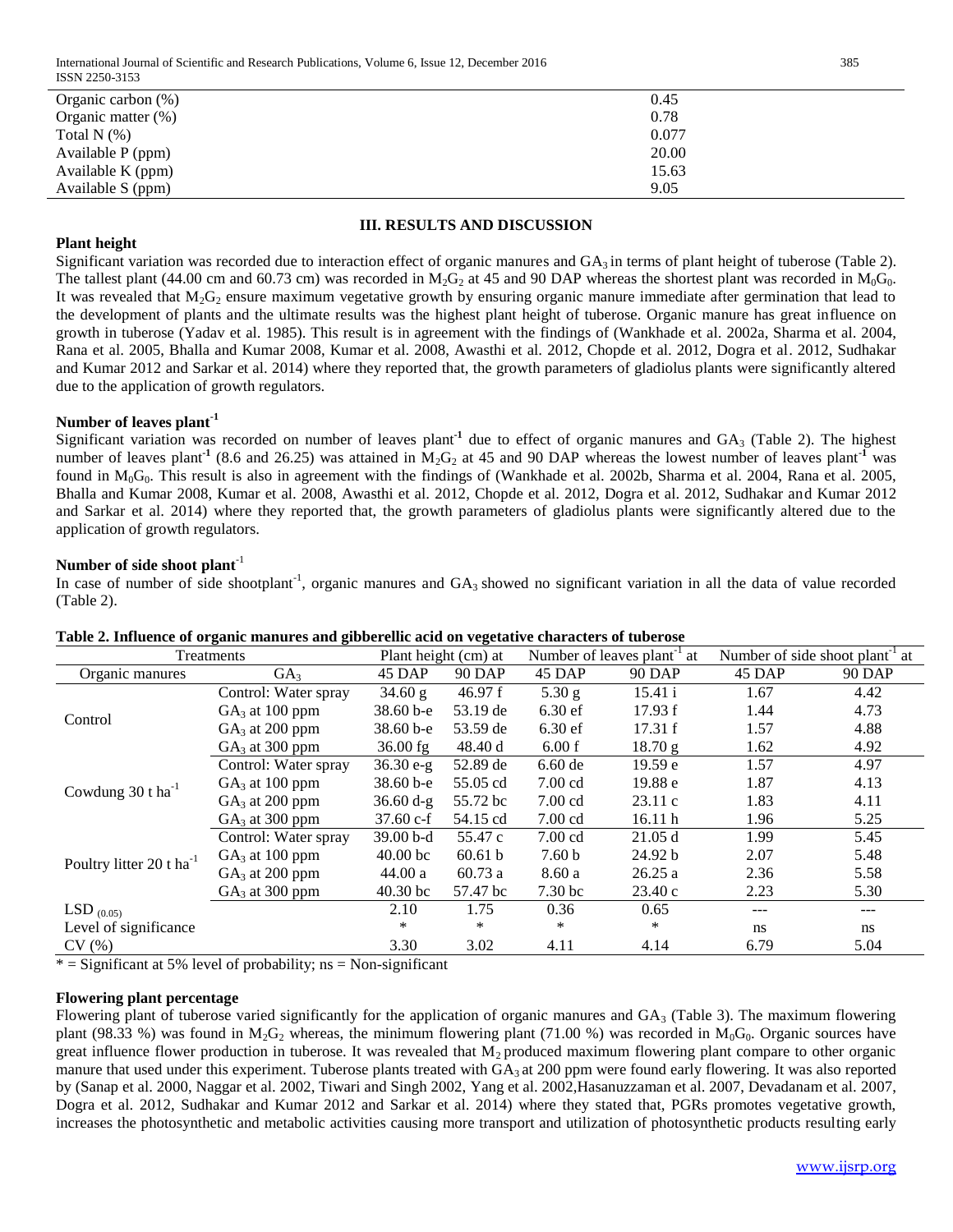flowering in gladiolus. Das et al. (2015) also found similar result in case of Bell Pepper where he reported that flowering occurs earlier in those plants where PGRs was applied and take minimum times.

## **Length of spike and rachis**

Interaction effect of organic manure and GA3 showed significant difference on spike length of tuberose (Table 3). The longest spike (82.00 cm) was recorded from  $M_2G_2$  and the shortest spike (70.00 cm) was obtained from  $M_0G_0$ . The result is agreed with the findings of Kabir et al. (2011) who concluded that the increased spike length was due to use of poultry litter. Length of rachis of tuberose showed significant variation due to combined effect of organic manure and  $GA_3$  (Table 3). The maximum length of rachis at harvest (33.20 cm) was recorded from the treatment combined of  $M_2G_2$  whereas, the minimum length of rachis at harvest (21.56 cm) was recorded from  $M_0G_0$ . Yadav (2007) reported that length of rachis was remarkably increased with organic and poultry litter application, alone and in combination. This finding is also agreement with (Sanap et al. 2000, Manisha et al. 2002, Barman and Rajni 2004, Al-Khassawreh et al. 2006, Sharma et al. 2006, Bhalla and Kumar 2008, Mayoli et al. 2009, Dogra et al. 2012 and Sarkar et al. 2014) where they reported that spike length and rachis length were increases significantly by applying  $GA<sub>3</sub>$  and this might be occurs because of  $GA_3$  encourage vegetative growth, enhances the photosynthetic and metabolic activities, causing taller plant that provide taller spike and rachis.

## **Number of floretsspike-1**

Organic manures and  $GA_3$  had no significant variation in terms of number of florets spike<sup>-1</sup> of tuberose (Table 3).

## **Number of spike ha-1**

Interaction between organic manure and  $GA_3$  showed significant variation in terms of number of spike in thousand ha<sup>-1</sup> (Table 3). The maximum number of spike per hectare (350.00) was recorded from  $M_2G_2$ . The minimum number of spike per hectare (250.30) was recorded from  $M_0G_0$ .

| Treatments                           | Flowering            | Length of           | Length of           | Number of     | Number of spike<br>$ha^{-1}('000)$ |          |
|--------------------------------------|----------------------|---------------------|---------------------|---------------|------------------------------------|----------|
| GA <sub>3</sub><br>Organic manures   |                      | plant $(\%)$        | spike (cm)          | rachis (cm)   |                                    |          |
|                                      | Control: Water spray | 71.00g              | 70.00c              | 21.56g        | 30.00                              | 250.301  |
| Control                              | $GA_3$ at 100 ppm    | 85.67de             | 73.00 bc            | 24.66f        | 32.00                              | 270.30 i |
|                                      | $GA3$ at 200 ppm     | 86.90 d             | 74.00 bc            | 27.64 de      | 34.00                              | 278.60 g |
|                                      | $GA3$ at 300 ppm     | 81.00ef             | 72.00 <sub>bc</sub> | 26.58ef       | 33.00                              | 258.60 i |
|                                      | Control: Water spray | 80.00f              | 73.00 <sub>bc</sub> | 26.96e        | 34.00                              | 258.30 k |
| Cowdung $30$ t ha <sup>-1</sup>      | $GA3$ at 100 ppm     | 92.00bc             | 75.00 bc            | 30.31 a-d     | 36.60                              | 278.30 h |
|                                      | $GA_3$ at 200 ppm    | 93.67ab             | 76.00 <sub>b</sub>  | $31.16$ a-c   | 41.30                              | 298.60 e |
|                                      | $GA3$ at 300 ppm     | 92.56 <sub>bc</sub> | 75.00 bc            | $29.66 c - e$ | 36.00                              | 290.30 f |
|                                      | Control: Water spray | 88.33 cd            | 75.00 bc            | $29.97b-d$    | 35.30                              | 300.00 d |
| Poultry litter 20 t ha <sup>-1</sup> | $GA_3$ at 100 ppm    | 95.00ab             | 80.00 ab            | $32.18$ ab    | 44.00                              | 330.00 b |
|                                      | $GA3$ at 200 ppm     | 98.33a              | 82.00a              | 33.20a        | 45.30                              | 350.00 a |
|                                      | $GA3$ at 300 ppm     | 93.83ab             | 76.00 b             | $31.11 a-c$   | 43.30                              | 310.00c  |
| $LSD_{(0.05)}$                       |                      | 4.820               | 2.07                | 2.60          |                                    | 5.35     |
| Level of significance                |                      | *                   | *                   | *             | ns                                 | $\ast$   |
| CV(%)                                |                      | 7.31                | 9.5                 | 4.76          | 7.70                               | 9.90     |

|  |  | Table 3. Influence of organic manures and gibberellic acid on floral characters of tuberose |  |  |  |
|--|--|---------------------------------------------------------------------------------------------|--|--|--|

 $=$  Significant at 5% level of probability; ns  $=$  Non-significant

## **Diameter and weight of single bulb**

Non-significant variation was recorded due to combined effect of organic manure and  $GA_3$  in terms of diameter of single bulb of tuberose (Table 4). Combined effect of organic manure and  $GA_3$  varied significantly in terms of weight of single bulb of tuberose (Table 4). The maximum weight of single bulb (47.59 g) was observed in M<sub>2</sub>G<sub>2</sub> whereas, the minimum weight of single bulb (35.59 g) was observed from  $M_0G_0$ .

## **Yield of bulb and bulblet ha-1**

Organic manure and  $GA_3$  varied significantly on yield of bulb of tuberose (Table 4). The maximum yield of bulb (21.72 tha<sup>-1</sup>) was observed from  $M_2G_2$  whereas, the minimum yield of bulb (15.17 tha<sup>-1</sup>) was recorded from  $M_0G_0$ . Statistically significant variation was recorded due to combined effect of organic manure and GA<sub>3</sub> in terms of bulblet yield (Table 4). The maximum yield of bulblet (26.95 tha<sup>-1</sup>) was observed from M<sub>2</sub>G<sub>2</sub> whereas, the minimum yield of bulblet (11.00 tha<sup>-1</sup>) was observed from M<sub>0</sub>G<sub>0</sub>. Foliar application of GA<sup>3</sup> has effective effect to obtain early flowering and highest yield of good quality spikes and corm of gladiolus (Sudhakar and Kumar 2012, Rana et al. 2005 and Sarkar et al. 2014).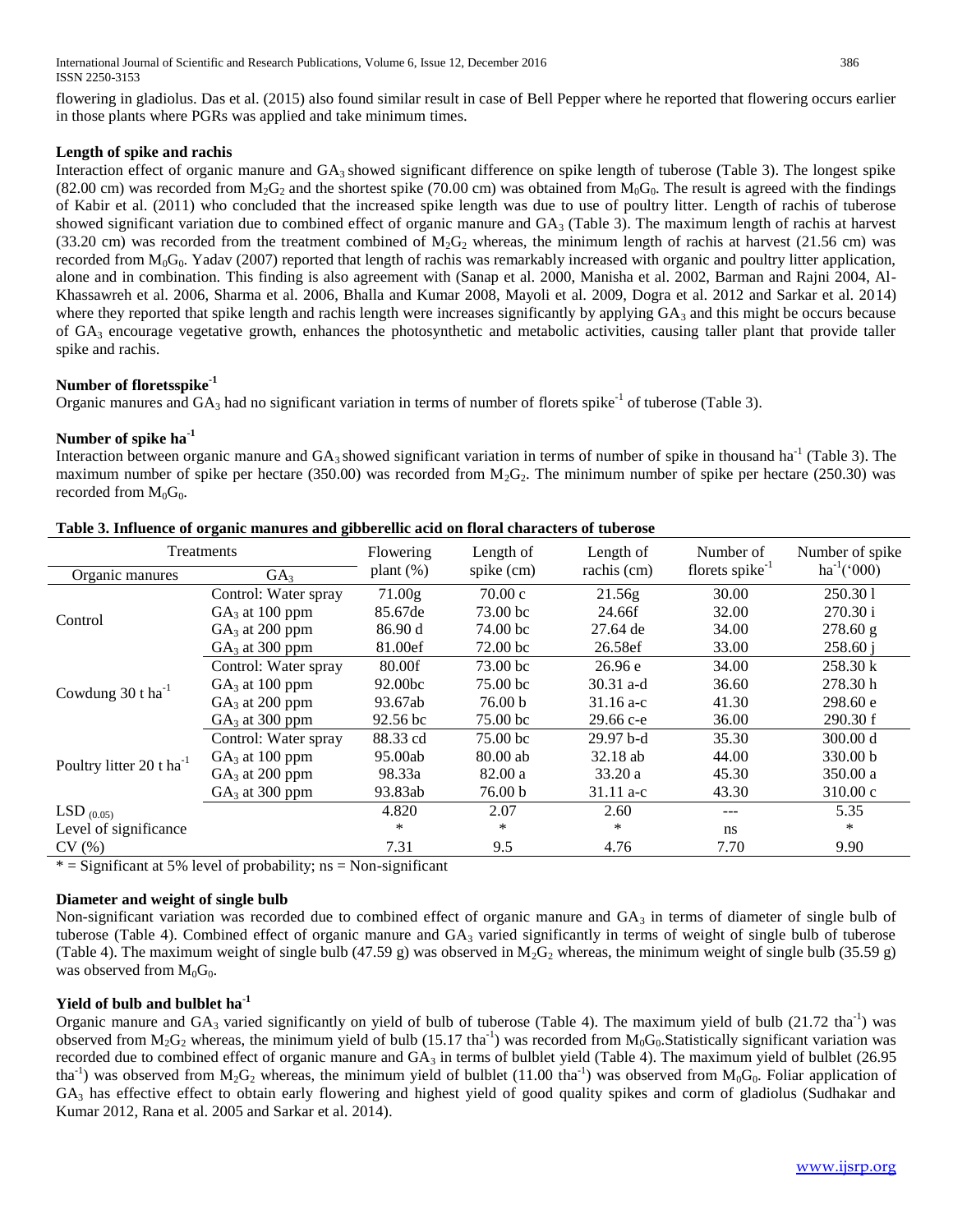|                                      | Treatments           | Diameter of        | Weight of         | Yield of                     | Yield of                      |
|--------------------------------------|----------------------|--------------------|-------------------|------------------------------|-------------------------------|
| Organic manures                      | GA <sub>3</sub>      | single $bulb$ (cm) | single bulb $(g)$ | Bulb( $t$ ha <sup>-1</sup> ) | bulblet $(t \text{ ha}^{-1})$ |
|                                      | Control: Water spray | 3.11               | 35.59 g           | 15.17 k                      | 11.00e                        |
| Control                              | $GA3$ at 100 ppm     | 3.32               | 38.17 f           | 16.33 i                      | 17.95d                        |
|                                      | $GA3$ at 200 ppm     | 3.43               | 39.69 e           | 17.28 g                      | 18.67cd                       |
|                                      | $GA3$ at 300 ppm     | 3.21               | 35.95g            | 16.50h                       | 17.20d                        |
|                                      | Control: Water spray | 3.52               | 38.29 f           | 15.78j                       | 19.22cd                       |
| Cowdung $30$ t ha <sup>-1</sup>      | $GA3$ at 100 ppm     | 3.67               | 42.67 d           | 17.28 g                      | $22.76a-c$                    |
|                                      | $GA3$ at 200 ppm     | 3.69               | 44.09c            | 17.59 f                      | $22.90a-c$                    |
|                                      | $GA3$ at 300 ppm     | 3.67               | 42.56d            | 18.84 d                      | $22.60a-c$                    |
|                                      | Control: Water spray | 3.63               | 39.65 e           | 18.33 e                      | $20.24b-d$                    |
| Poultry litter 20 t ha <sup>-1</sup> | $GA3$ at 100 ppm     | 3.85               | 46.12 b           | 19.33c                       | $22.67$ ab                    |
|                                      | $GA3$ at 200 ppm     | 3.93               | 47.59 a           | 21.72a                       | 26.95a                        |
|                                      | $GA3$ at 300 ppm     | 3.75               | 44.37 c           | 20.43 h                      | $24.46a-c$                    |
| LSD $(0.05)$                         |                      | $---$              | 0.75              | 4.34                         | 4.07                          |
| Level of significance                |                      | ns                 | $\ast$            | $\ast$                       | *                             |
| CV(%)                                |                      | 2.22               | 4.06              | 11.52                        | 12.04                         |

#### **Table 4. Bulb yield attributes of tuberose as influenced by organic manures and gibberellic acid**

 $*$  = Significant at 5% level of probability; ns = Non-significant

#### **IV. CONCLUSION**

In the growth pattern, flower and bulb yield of tuberose was affected significantly by the application of  $GA_3$  and organic manures. Among them, poultry litter 20 tha<sup>-1</sup> with 200 ppm GA<sub>3</sub> exhibited the meaningful result considering the morphological attributes of tuberose.

#### **REFERENCES**

- Al-Khassawreh, N. M., Karam, N. S., Shibli, R.A.., 2006. Growth and flowering of Black Iris (*Iris nigrican* Dinsm) following treatment with plant growth regulators. Scientia Horticulturae, 107, 187-193.
- Awasthi, A., Yadew, A.L., Singh, A.K., 2012. Effect of GA<sup>3</sup> on growth, flowering and corm production of gladiolus (*Gladiolus grandiflorus*) cv Red Beauty. Plant archives, 12 (2), 853-855.
- Barman, D. and Rajni, K., 2004. Effect of chemicals on dormancy breaking, growth, flowering and multiplication in gladiolus. J. Orna. Hort., 7 (1), 38-44.

Bhalla, R. and Kumar, A., 2008. Response of plant bio-regulators on dormancy breaking in gladiolus. J. Orna. Hort., 11 (1), 1-8.

- Chopde, N., Gonge, V.S. and Dalal, S. R., 2012. Growth flowering and corm production of gladiolus as influenced by foliar application of growth regulators. Plant archives, 12 (1), 41-46.
- Das, S.K.,Sarkar, M. D., Alam,M. J., Robbani,M. G. and Kabir, M. H., 2015. Influence of plant growth regulators on yield contributing characters and yield of bell pepper (*Capsicum annum*) Varieties. Journal of Plant Sciences, 10 (2), 63-69.
- Devadanam, A., Sable,P. B., Shinde, B. N. and Haldewad,A.M., 2007. Effect of foliar spray of plant growth regulators on growth and yield of tuberose (*Polianthes tuberosa* L.). J. Mah. Agric. Univ., 32, 282-283.
- Devendra, T. M., Nagda, C. L. and Tak, D., 1999. Effect of growth regulators on growth and yield of tuberose (*Polianthes tuberosa* L.).Hort. Sci*.*6, 147-150.
- Dogra, S., Pandey,R. K. and Bhat, D.J., 2012. Influence of gibberellic acid and plant geometry on growth, flowering and corm production in gladiolus (*Gladiolus grandiflorus*) under Jammu agroclimate. Int. J. Pharm. Bio Sci., 3, 1083-1090.
- Hasanuzzaman, S.M., Hossain,S. M. M., Ali,M.O., Hossain, M. A. and Hannan,A., 2007. Performance of different bell pepper (*Capsicum annuum* L.) genotypes in response to sythetic hormones. Int. J. Sustain. Crop Prod., 2, 78-84.
- Ikram, S., Umer, H. and Nauman, K., 2012.Effect of different potting media combination on growth and vase life of tuberose (*Polianthes tuberosa* Linn.).Pak. J. Agri. Sci.49(2), 121-125.
- Kabir, A. K. M. R., Iman, M. H., Mondal, M. M. A. and Chowdhury, S., 2011. Response of tuberose to integrated nutrient management. J. Environ. Sci. & Natural Resources.4(2), 55-59.
- Kumar, P., Naveen, R. Y. N. and Chandrashekar, R., 2008. Effect of growth regulators on flowering and corm production in gladiolus. Indian J. Hort., 65 (1), 73-78.
- Kumar, H., Ahlawat, V. P., Yadav, B. S. and Sehrawat, S. K., 2004. Response of nitrogen and zinc application on spike length, bulb production and nutrient content in tuberose (*Polianthes tuberosa* L.) cv. Double. Haryana J. Hort. Sci.33(3/4), 221-223.

Manisha, N., Syamal, M. M., Narayan, M., Misra, R. L. and Sanyat, M., 2002. Effect of GA<sub>3</sub> on tuberose. Floriculture Res. Trend in India. p. 350.

- Mayoli, R. N., Isutsa, D. K. and Tunya, G. O., 2009. Growth of ranunculus cut-flower under tropical high altitude conditions: Effects of GA<sub>3</sub> and shade. African J. Horti. Sci., 2, 13-28.
- Naggar, A. H. and Sharaf, A. L., 2002. Growth analysis of tuberose plants as affected by GA<sub>3</sub> treatment and nitrogen fertilization. Alexandria J. Agril. Res.47(3), 93-107.
- Padaganur, V. G., Mokashi, A. N. and Patil, V. S., 2005. Flowering, flower quality and yield of tuberose (*Polianthes tuberosa* L.) as influenced by vermicompost, farmyard manure and fertilizers. Karnataka J.Agric.Sci., 18(3), 729-734.
- Patel, M. M., Parmar, P. B. and Parmar, B. R., 2006. Effect of nitrogen, phosphorus and spacing on growth and flowering in tuberose (*Polianthes tuberosa* L.) cv. Single. Indian J. Orn. Hort.9(4), 286-289.
- Rajwal, N. and Singh, R. K., 2006. Effect of different levels of nitrogen on the performance of tuberose (*Polianthes tuberosa* L.). Int. J. Plant Sci., Muzaffarnagar*.*1(1), 11-112.
- Rana, P., Kumar, J. and Kumar, M., 2005. Response of GA3, plant spacing and planting depth on growth, flowering and corm production in gladiolus. J. Orna. Hort., 8 (1), 41- 44.